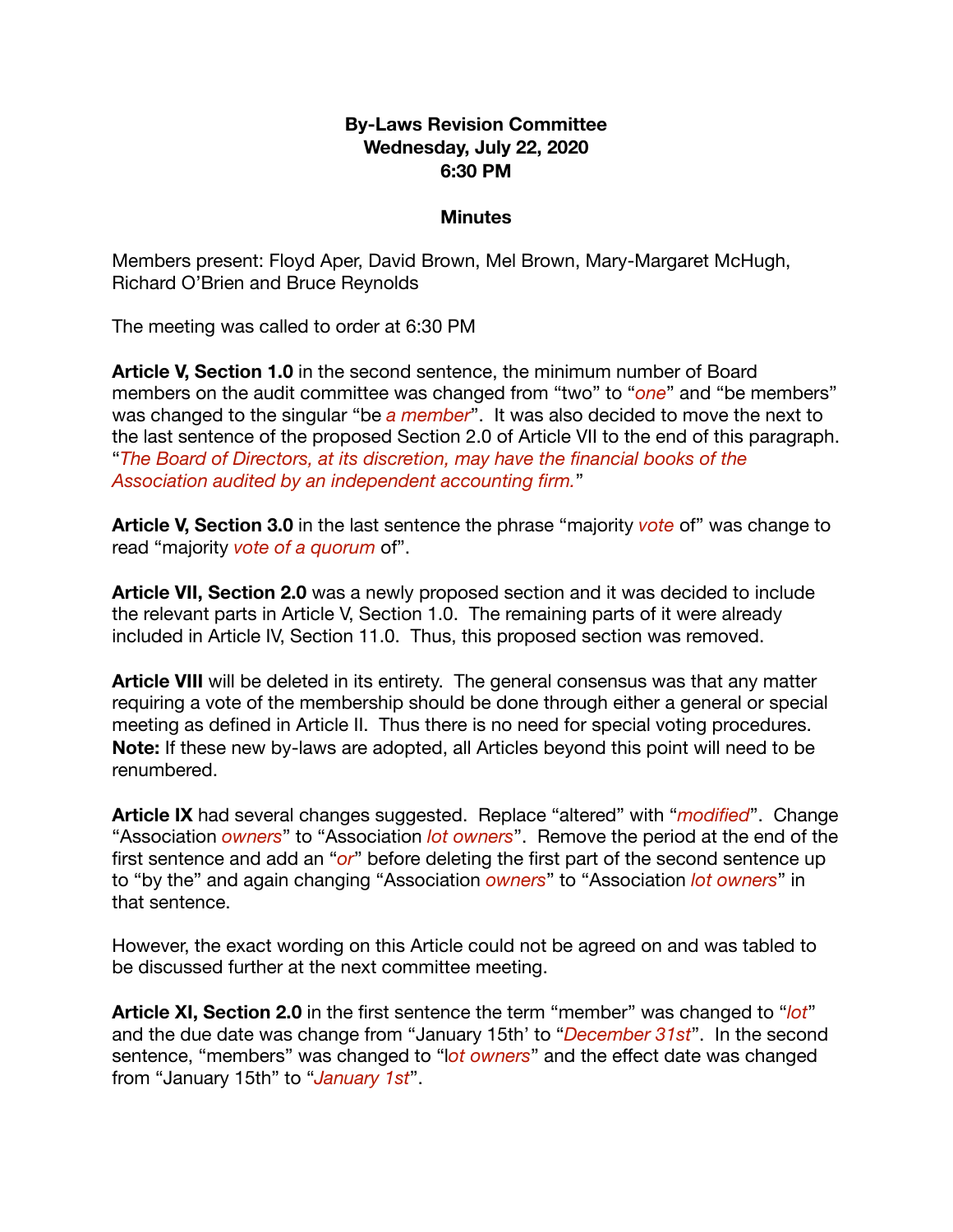**Article XI, Section 3.0** had the word "members" changed to "*lot owners*".

The section on the **Ironwood Homeowners Association Fence Guidelines Directive** was discussed at length. Most of the discussion was on whether this section belonged in the by-laws, the covenants or should be a separate document considered Board policy or Board guidelines. This discussion was still continuing at 8:30 PM so it will be continued at the next committee meeting.

The meeting was adjourned at 8:30 PM.

The next meeting of the By-Laws Revision Committee will be on Wednesday, August 5, 2020, at 6:30 PM in the Ironwood clubhouse.

Below are the complete changed sections including the proposed changes that were made during the meeting.

## **Article V - Committees**

*Section 1.0 – Audit Committee:* At the first meeting of the Board of Directors following the Annual meeting of members of the Association, an audit committee shall be elected *appointed by the president*. This committee shall be composed of three members, at least two *one* of which must be a members of the Board of Directors and the treasurer *as an ex-officio member*. This committee shall audit the financial records of the Association and report their findings to the Board of Directors annually *within 60 days of the close of each calendar year. A written report of the committee's findings should be made available to the membership. The Board of Directors, at its discretion, may have the financial books of the Association audited by an independent accounting firm.* 

*Section 3.0 – Committee Membership:* Each committee shall consist of a *one* Board member and as many Association members*, in good standing; appointed by the Board, as deemed necessary for the conduct of business.* as required. The committees shall set their meeting times and places by a majority vote of their members, and an affirmative vote of a majority *vote of a quorum* of committee members shall be required for passage of any resolution.

## **Article VIII - Special Voting**

The Board of Directors may call for a vote of the membership at a time other than the annual meeting or a special meeting. Proper procedures with respect to notice will be followed and information will be provided to each voting member as to the issue involved and the manner in which signed ballots are to be returned. Ballots will be maintained for audit.